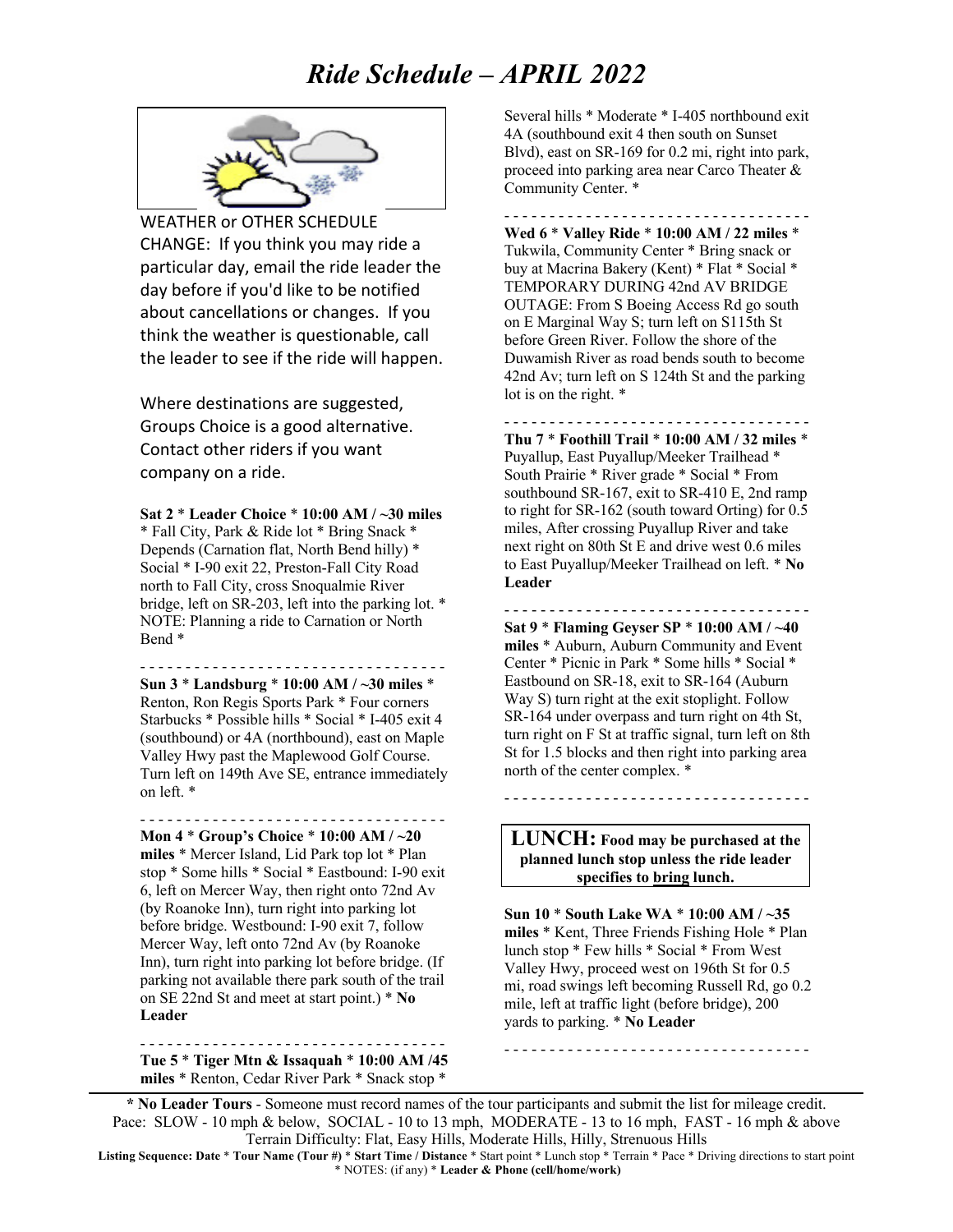### *Ride Schedule – APRIL 2022*

**Mon 11** \* **Group's Choice** \* **10:00 AM / ~20 miles** \* Tukwila, Community Center \* Plan stop \* Probably flat \* Social \* TEMPORARY DURING 42nd AV BRIDGE OUTAGE: From S Boeing Access Rd go south on E Marginal Way S; turn left on S115th St before Green River. Follow the shore of the Duwamish River as road bends south to become 42nd Av; turn left on S 124th St and the parking lot is on the right. \* **No Leader**

- - - - - - - - - - - - - - - - - - - - - - - - - - - - - - - - - - **Tue 12** \* **Mercer Island Loop** \* **10:00 AM /** 

**~36 miles** \* Renton, Memorial Stadium \* **Bring snack** \* Few hills \* Social \* I-405 exit 2, north 1.2 mi on Rainier Ave, right on Airport Way, left on Logan Ave, left into parking lot. \* NOTE: The intention is to ride the loop south on Mercer Island too. \*

- - - - - - - - - - - - - - - - - - - - - - - - - - - - - - - - - -

**Wed 13** \* **Taco Wednesday Algona area** \* **10:00 AM / 23 miles** \* Kent, Three Friends Fishing Hole \* Bring snack or eat Tacos \* Flat \* Social \* From West Valley Hwy, proceed west on 196th St for 0.5 mi, road swings left becoming Russell Rd, go 0.2 mile, left at traffic light (before bridge), 200 yards to parking. \*

**Thu 14** \* **North Bend via trail** \* **9:30 AM / 27 miles** \* Fall City, Park & Ride lot \* North Bend \* Railroad Grade \* Social \* I-90 exit 22, Preston-Fall City Road north to Fall City, cross Snoqualmie River bridge, left on SR-203, left

into the parking lot. \* **No Leader**

- - - - - - - - - - - - - - - - - - - - - - - - - - - - - - - - - - **Sat 16** \* **Alki** \* **10:00 AM / 45 miles** \* Hogan Park (former Russell Road Park) \* **Bring Snack** \* Half hilly half flat \* Moderate \* I-5 exit 149/149A, SR-516 east, left on Meeker St, left

on Russell Road, 1 block to the park. \*

- - - - - - - - - - - - - - - - - - - - - - - - - - - - - - - - - -

**Sun 17** \* **Loop SR-520 Bridge** \* **10:00 AM / 21 miles** \* Mercer Island, Lid Park top lot \* Bring Snack \* Several hills \* Social \* Eastbound: I-90 exit 6, left on Mercer Way, then right onto 72nd Av (by Roanoke Inn), turn right into parking lot before bridge. Westbound: I-90 exit 7, follow Mercer Way, left onto 72nd Av (by Roanoke Inn), turn right into parking lot before bridge. (If parking not available there park south of the trail on SE 22nd St and meet at start point.) \*

- - - - - - - - - - - - - - - - - - - - - - - - - - - - - - - - - -

**Mon 18** \* **Group's Choice** \* **10:00 AM / ~20 miles** \* Mercer Island, Lid Park top lot \* Plan stop \* Some hills \* Social \* Eastbound: I-90 exit 6, left on Mercer Way, then right onto 72nd Av (by Roanoke Inn), turn right into parking lot before bridge. Westbound: I-90 exit 7, follow Mercer Way, left onto 72nd Av (by Roanoke Inn), turn right into parking lot before bridge. (If parking not available there park south of the trail on SE 22nd St and meet at start point.) \* **No Leader**

- - - - - - - - - - - - - - - - - - - - - - - - - - - - - - - - - -

**Tue 19** \* **Enumclaw** \* **10:00 AM / 41 miles** \* Auburn, Auburn Community and Event Center \* **Bring Food** \* Some hills \* Moderate \* Eastbound on SR-18, exit to SR-164 (Auburn Way S) turn right at the exit stoplight. Follow SR-164 under overpass and turn right on 4th St, turn right on F St at traffic signal, turn left on 8th St for 1.5 blocks and then right into parking area north of the center complex. \* NOTE: Route https://ridewithgps.com/trips/78653272 \*

- - - - - - - - - - - - - - - - - - - - - - - - - - - - - - - - - -

**Wed 20** \* **Skagit Valley Tulips** \* **10:00 AM / ~25 miles** \* Mount Vernon, Edgewater Park \* La Conner, (favorite pub is serving) \* Mostly flat \* Slow \* I-5 exit 226, SR-536 west through Mt Vernon, cross Skagit River bridge, then left on either Ball or Baker Streets to the park. \* **NOTE:** We heard that Roozengaarde is trying to open on a limited capacity and advance reservation. I don't want to handle that, for those who want to experience the garden, they should make an extra trip up, or do it after the ride on the 21st. We will ride the usual route with stops along the fields for photo opportunities. \*

- - - - - - - - - - - - - - - - - - - - - - - - - - - - - - - - - -

**Thu 21** \* **Flaming Geyser SP** \* **10:00 AM / 30 miles** \* Auburn, Brannan Park \* Park \* Some hills \* Low-end Moderate \* SR-167 south to 15th St NW exit, east on 15th, left on Auburn Way, right on 28th St NE to the park. \* **No Leader**

- - - - - - - - - - - - - - - - - - - - - - - - - - - - - - - - - -

**Sat 23** \* **Centennial Trail** \* **10:00 AM / ~25 miles** \* Snohomish Library, Snohomish WA\* **Bring snack** \* Some hills \* Social \* US-2/SR-9 to Snohomish, east on 2nd St, left on Maple Ave, use on-street parking near library at 311 Maple Ave. (Library has restroom & water.) Meet other riders in library parking lot on east side of

**\* No Leader Tours** - Someone must record names of the tour participants and submit the list for mileage credit. Pace: SLOW - 10 mph & below, SOCIAL - 10 to 13 mph, MODERATE - 13 to 16 mph, FAST - 16 mph & above Terrain Difficulty: Flat, Easy Hills, Moderate Hills, Hilly, Strenuous Hills

**Listing Sequence: Date** \* **Tour Name (Tour #)** \* **Start Time / Distance** \* Start point \* Lunch stop \* Terrain \* Pace \* Driving directions to start point \* NOTES: (if any) \* **Leader & Phone (cell/home/work)**